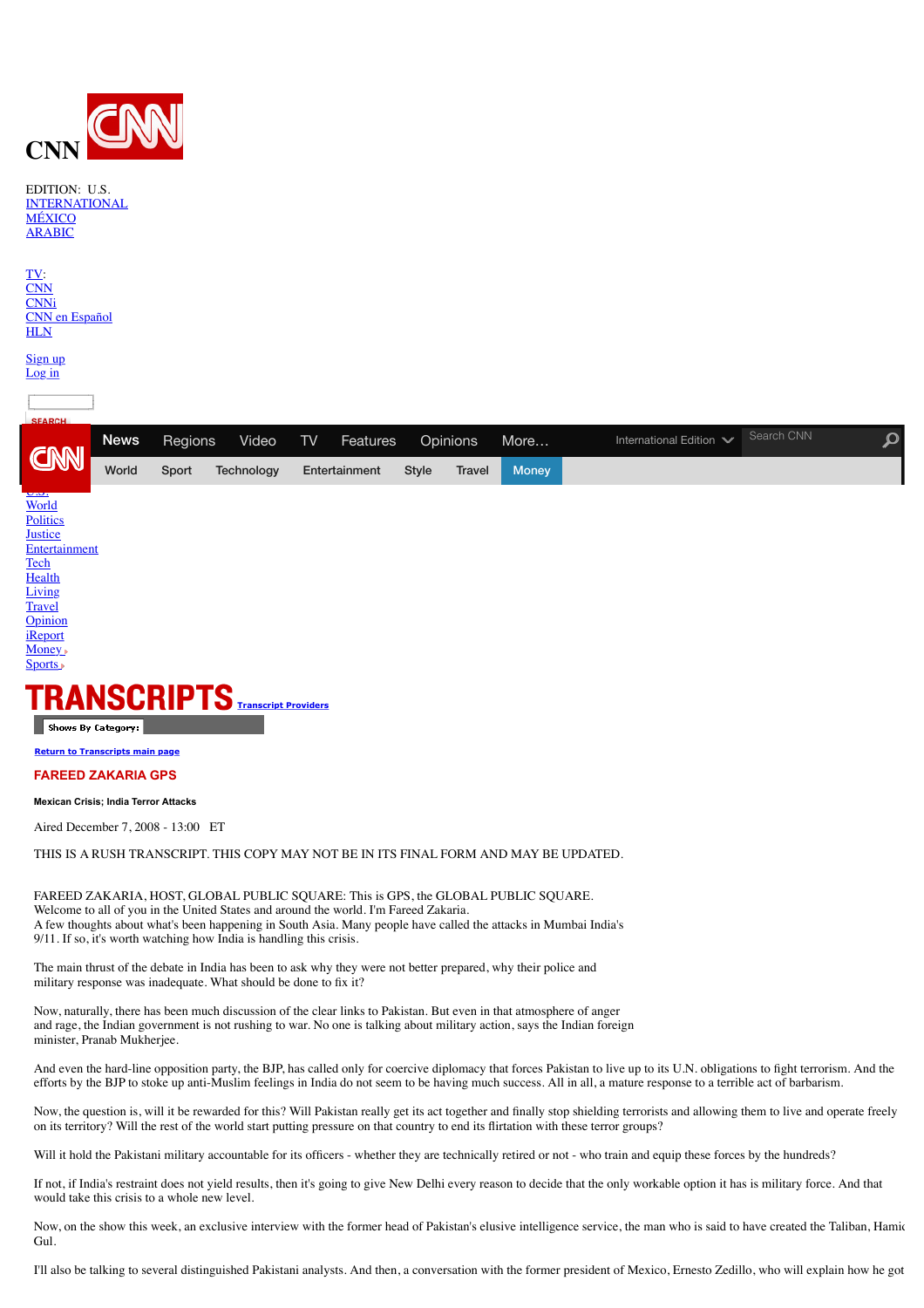his country out of its credit and financial crisis. Stay with us.

ZAKARIA: We've now heard a great deal about the elusive ISI - the infamous Pakistani Inter-Services Intelligence agency. There are some reports that there may be a connection between elements in the ISI and the Mumbai terrorists.

Today, I've had a rare chance to get an inside glimpse, an exclusive interview with General Hamid Gul, the former head of the ISI.

I should warn you. Some of his views are shocking. On 9/11 in particular, he says some things that I, for one, think are absolutely wrong and thoroughly discredited. But I thought it was important that you hear them, given the position he has held.

#### (BEGIN VIDEO)

ZAKARIA: General Gul, you know that the United States has given four names to the United Nations of ISI officers whom it would like to place on an international terrorist list. You are one of those four names.

What's your reaction to that.

GEN. HAMID GUL, FORMER PAKISTANI INTELLIGENCE CHIEF (via broadband): I think this is a frame-up, a total frame-up. I have - I have my own (ph) voice. And I raise. I have a position which I express freely, openly. I'm like an open book.

This is preposterous. This is wrong. This is fallacious. And if my government does not ...

ZAKARIA: What are the charges against you?

GUL: ... XX me, they ...

ZAKARIA: What are the charges against you?

GUL: Their charges are that I am helping the Taliban and al Qaeda. And what - this is so generalized. And particularly, there is the mention of Sarajo Din Nohani (ph), whom I have never seen in my life. I don't know who he is. I knew his father, Jalal ud-Din Nohani (ph), way back when I was D.G. ISI. But that's been a long time ago.

I have nothing to do - I have no means to help them. But, of course, my position is that Americans have aggressed in Afghanistan. And whoever is resisting, the resistance there is justifiable.

So, that is my position. I will maintain that position. If that becomes the basis of dubbing me as terrorist, then I would say, it's all right.

But other than that, to say that I'm practically involved in any kind of help - absolutely wrong. I am not that at all. ZAKARIA: General Gul, when you read about these attacks in Mumbai, and you see - when you read about the attacks in Mumbai, this is a three-stage, amphibious assault in which the boats were commandeered, the captain and crew then killed.

They maintained radio silence. They split up into pairs. They know their locations. They make a few false targets to draw the first responders there.

This seems like a military operation.

Isn't it likely that there was some special forces or intelligence assistance given to these attackers?

GUL: Indeed. I think that this was a very sophisticated operation. There is no doubt about it. It has rocked the - and I have all my sympathies for India - they rock this huge country for 72 hours. And they really don't know how to react and respond to this.

But when you look at the full spectrum of possibilities, who could have done it, then one knows that Samjhauta Express was a similar case, in which Pakistan ISI was accused. But it turned out that it was the militant Hindus themselves who had killed 68 passengers in that train, and that it was an inside job.

Now Colonel Srikant Purohit, who is a serving army officer, he has been caught in this particular case. And the whole thing has turned around.

So, obviously, there is an inside job.

ZAKARIA: If it turns out, as the one surviving terrorist says, that these people were trained in Pakistan in four separate locations, do you think it would be retired ISI people? Who would be training these groups?

GUL: Not necessarily. It is a question of motivation only. If somebody is motivated, then it is - because what kind of weapons did they use? That's very important. They used flashing (ph) calls (ph). They used the hand grenades. And this is - this doesn't require a great deal of training. And, of course, these weapons are also available in the open market.

If the evidence is there, then I am one of the people who would say, yes, India really has been done a great deal of wrong. We have said - and Pakistan government policy has been very clearly enunciated - that we will punish them. Bring the evidence, we'll take them to task. But so far, no bodies have been shown, no faces have been shown And this man has not also been brought before the cameras.

I think the evidence has to be, because you cannot, on the basis of accusation alone, start taking actions which can unleash historical kind of changes. And this would be a watershed in the relationship between India and Pakistan, and we have to be very careful about it.

ZAKARIA: But are you confident that the ISI does not have links, formal or informal, with Lashkar-e-Taiba?

GUL: I have no linkages with them. But I do understand the character of an organization. It's a highly disciplined organization, unlike the other organizations. Their political appointees can be infiltrated.

In the ISI, it is only the uniformed personnel who come and serve for two to three years. And then they revert back to their parent services. So, they are bread-and-butter. Their career advancement, their promotion chances - they all lie with the three armed services, that is, navy, army and the air force.

So, there is one organization, intelligence organization, which would remain absolutely on the line. That would be the ISI.

Unless you say that, OK, the army is behind it, the Pakistan government's policy is this. ISI cannot do a maverick job like this. It is unbelievable.

ZAKARIA: The president of Pakistan, Mr. Zardari, the day after the attacks, said that he would send the head of the ISI to India to cooperate. The next day it was revealed that, effectively, the army chief of staff had overruled him.

Is that appropriate for the elected head of state to be overruled by the head of the army?

GUL: Well, I think it was a good thing that they withdrew their decision. And besides, sending the D.G. ISI is something totally - Indians should not have demanded this,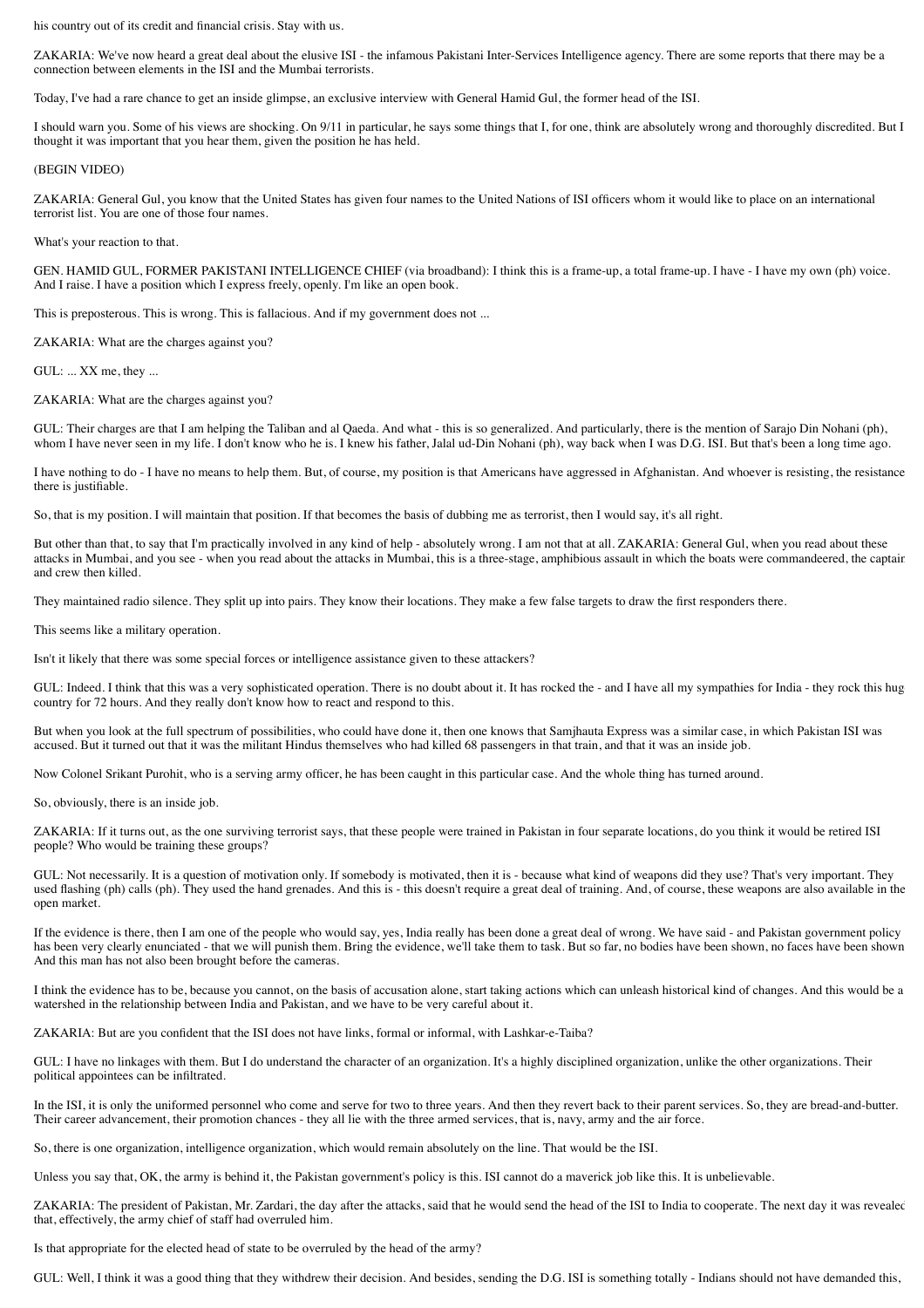and Pakistan should not have accepted to send him, because it was only an accusation at that time.

And it was not a question of cooperation, it was a question of interrogating, summoning him. In fact, the word "summon" was used. And that was an affront to the national honor of Pakistan and that of the Pakistan armed forces.

ZAKARIA: Do you think we should be thinking of al Qaeda as a terrorist group? I know that there was a conference in January 2001, which you attended, at which you felt that bin Laden was better described as a religious warrior, and should not actually be thought of as a terrorist.

GUL: No. We said, unless the evidence is brought up against him, then he is not a terrorist. It's wrong. 9/11's full evidence has still not emerged. It is still shrouded in mystery.

A lot of people have a lot of misgivings about that. And it's not only me. I think a lot of people in America would be thinking the same way. There are scientists, there are scholars, who have written articles on it.

So, I think to dub a man as terrorist - because I know, I heard him twice say on radio, or something like that, and I think it was Osama - not only that, but Mullah Omar also said that he did not believe that Osama had carried out that act. So, that is still a mystery, and it needs to be resolved. Americans have still to set up a proper commission, an inquiry commission, into this event. I think that's very important. And I think President-designate Obama would do well to set up an inquiry commission into this.

ZAKARIA: What is your hunch as to who did - who perpetrated the 9/11 attacks?

GUL: Well, I have been on record, and I said it is the Zionists or (ph) the neocons. They have done it. It was an inside job.

And they wanted to go on the world conquerors. They were looking upon it as an opportunity window, when the Muslim world was lying prostrate. Russia was nowhere in sight. China was still not an economic giant that is has turned out to be.

And they thought that this was a good time to go and fill (ph) those strategic areas, which are still lying without any American presence. And, of course, to control the energy tap of the world.

Presently, it is the Middle East, and in future it is going to be Central Asia. So, there are many, many XX. And, of course ...

ZAKARIA: But you think ...

GUL: ... XX.

ZAKARIA: But you think who would be ...

GUL: That's what I also think, yes.

ZAKARIA: Who is at the heart of - who do you think was at the heart of plotting 9/11?

GUL: At the - it's very difficult, really. I wouldn't point my finger at it.

But I think it was planned in America. And at least one knows that it was done in Germany, as far as the reports go.

But I think the heart of planning was inside America, because the job was done there. But not a single person so far has been captured, caught, interrogated inside America, even though this entire episode took place there.

ZAKARIA: But you've said that the people behind it were the Zionists, neocon conspiracy. Do you mean by that American Jews? Do you mean Israel?

GUL: No Israel. I will not - because Jews are also divided into - not all Jews are bad. Of course, there are a lot of things common between Jews and Muslims.

In fact, they are the closest to us religion-wise, because some of their scriptures are respected by us. Their prophets are our prophets. They have the injunctions in Torah are very much similar to injunctions in the Holy Quran. So, there are things which are very common.

But there are those people who are very ambitious, who have a certain agenda of their own. And I think they have turned the world upside-down, because of those ambitions or their fears.

So, fear and ambitions are two things which have come together as far as Zionists are concerned. And they are trying to drive the policies of America. And unfortunately, the American people are suffering because of that.

### (END VIDEO)

ZAKARIA: Let me reiterate what I said at the outset. Some of General Gul's views are simply false. There is a mountain of evidence about 9/11 that refutes his assertions.

But I did feel it was important to listen to his voice - a rare public opportunity to listen to somebody from the highest levels of the Pakistani military. He doesn't represent all of it, but it is, as I say, a rare chance to listen to some senior voice from within the ISI.

We'll be back.

### (COMMERCIAL BREAK)

ZAKARIA: Now, more of my interview with former Pakistani intelligence chief, Hamid Gul.

(BEGIN VIDEO)

ZAKARIA: Do you have high hopes for President-elect Obama?

GUL: I have high hopes for people of America. I think they will soon realize that they have been taken for a ride by somebody else, that they are being used for somebody else's cause, somebody else's ambitions, and somebody else's fears.

And that America is a wonderful country ...

ZAKARIA: And who is that? Who is that?

And who is that?

GUL: Of course, Zionists. Zionists are doing this. Everyone knows that. And so much has been written about them. And they use various techniques to involve America.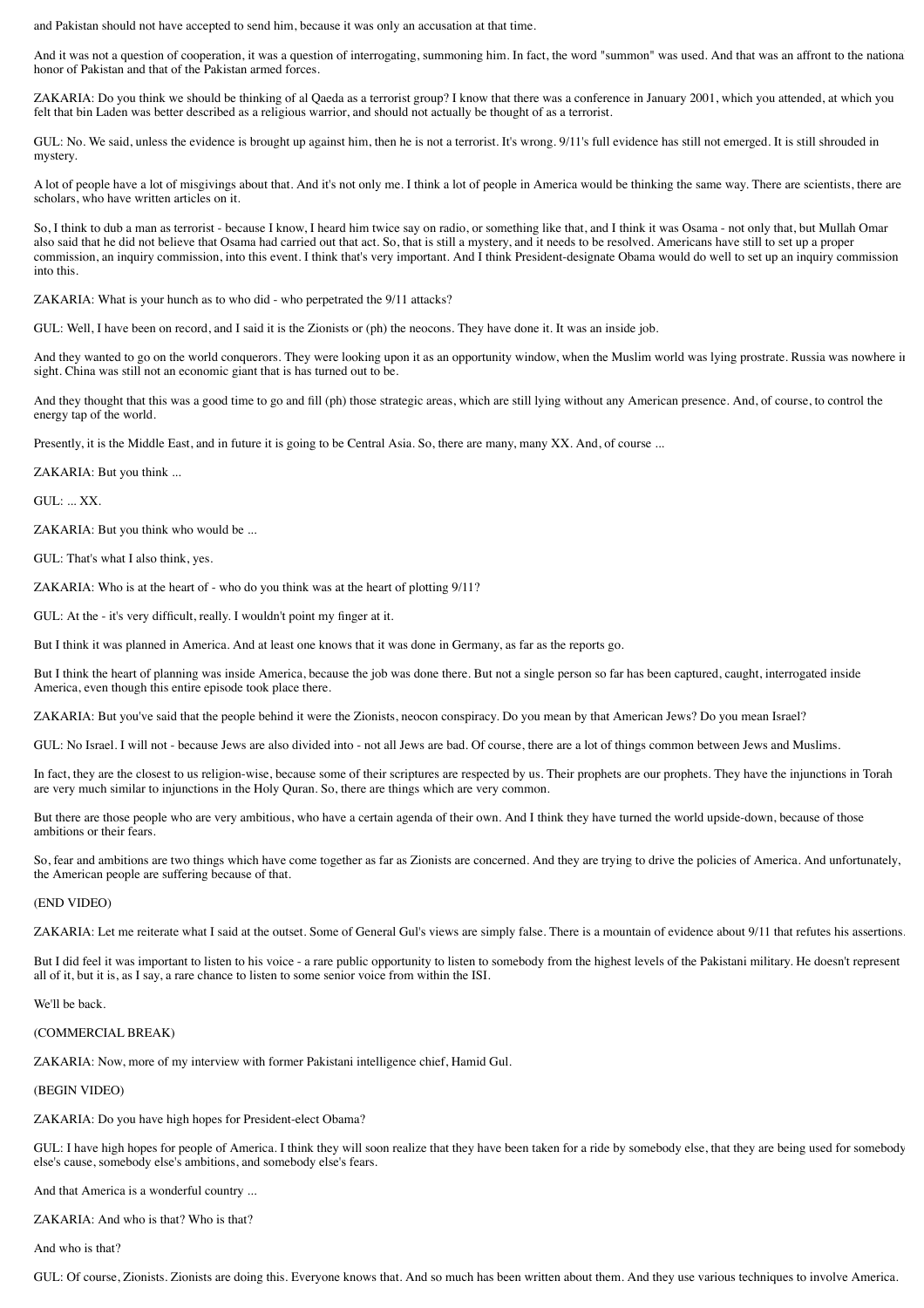And I know now, there was an article in the "Washington Post," I think, on December 2nd, two days ago, by a gentleman by the name of Robert Kagan. And he is now suggesting that Pakistan itself should be attacked, and that tribal areas should be occupied.

So, it immediately clicked to me that perhaps a legacy is going to be created for President Obama, that he cannot pull out. It would be such a mess created for him, that for the next four years of his term in office, he will remain involved in greater adventurism than there has been in the past. So, this is a conspiracy against America itself.

Then we talk of Afghanistan and tribal areas. The kind of fighting that is going on right now, it is a national resistance. To begin with, after 2001, when Taliban were thrown out of power, at that time it was Taliban movement alone. But now, it is a veritable national resistance, which the American forces and the NATO forces are facing.

So, I think it would be best that Americans review their policy, and they consider a paradigm shift, which is necessary. When President Obama says that ...

ZAKARIA: What would that paradigm shift be?

GUL: Indeed, paradigm shift - he hasn't said about paradigm shift. But when he talks about change, it obviously means that the American administration has to focus more on internal affairs. There are the problems of Medicare. There are problems of social welfare. There are problems of economic meltdown - today there was a car crisis and so on, and so forth.

So, how can they bring about a change in the lives of the American people without disengaging, or at least scaling down, external commitments? And one place where they must scale down, that is Afghanistan.

And for that, there is a need to negotiate with the opposition. People like Karzai will not serve the purpose in this case.

So, I think the American administration, if it's really looking for a change, then this is what it must do.

ZAKARIA: Basically you're saying they should talk to the Taliban, and perhaps even dislodge Hamid Karzai, the elected president of Afghanistan, and bring the Taliban back to power?

GUL: Not necessarily. I think the system can be found. And our (ph) nation has been very wise, because nobody's wiser than the victim. And they have been victims of aggression of one form or another and internecine fighting for the past 30, 32 years.

So, I think they're quite wise, if you allow them to sit down together and sort the matters out. But you have got to remove the puppets before you do that. And you can't talk to terrorists. That is a compulsion. Therefore, remove the label of terrorist from Taliban.

And, incidentally, Taliban have - XX have not been found to be involved in any act of terrorism anywhere in the world.

(END VIDEO)

ZAKARIA: We'll be back.

## (COMMERCIAL BREAK)

ZAKARIA: And to make sense of all this mess, David Kilcullen is probably one of the smartest guys on the subject of counterinsurgency, an advisor to General Petraeus, and one of the authors of the so- called surge in Iraq.

Dave, your professional opinion, based on what we know about the attack is that it would have required a fair amount of planning and some intelligence support, or not?

DAVID KILCULLEN, AUTHOR, "THE ACCIDENTAL GUERRILLA": I think this event looks a lot more like a classical special forces or commando style raid than it does like any terrorist attack that we've seen before.

Al Qaeda has never mounted a maritime attack on a land-based target. They've mounted a number of attacks on sea targets, such as the USS Cole, on October 12, 2000. They've mounted a number of other attacks on, say, oil rigs in the Arabian Gulf, and so on.

But no al Qaeda-linked terrorist group, and certainly never Lashkar-e-Taiba, has mounted a maritime raid of this type or this complexity - hijacking a fishing vessel, infiltrating via the sea, via an inflatable boat, but then also launching diversionary attacks designed to pull the first responders out of the way of the subsequent follow-on groups that then struck the Oberoi, the Taj Mahal and the Nariman Center. And then, when we did see these groups taking and holding these buildings, they were applying some pretty sophisticated methodology.

I think also, if you look at the attackers themselves, we have nine bodies and one detained XX at this stage. And if you look at the equipment that they carried and the way that they operated, this was very much in the vein of a special forces raid, rather than a traditional terrorist attack.

The guys had backpacks with about 20 pounds of explosives each. They had some pretty sophisticated weaponry, cryptographic communications, satellites, cell phones, credit cards, false ID. They were clean-shaven and dressed in Western clothes.

You know, this was a clandestine operation or a covert operation style activity.

ZAKARIA: So, to your mind, it would have had to have some kind of intelligence training component, provided by special forces - Pakistani special forces.

KILCULLEN: Well, I don't think we know who would have provided it. But certainly, these boys had professional help. And I would even go further than normal intelligence service to say probably special forces assistance.

ZAKARIA: When you were in Afghanistan, and you would find that there was some connection between some of the groups fighting U.S. forces and the Pakistani military, and you would go to the military, or the Americans would go to the military, and say, you know, in some way destroy these groups, go after them, would the Pakistani military turn on its former militant groups - groups that it had created?

KILCULLEN: I think that Pakistan has done some very good work early in the period after 9/11 against senior al Qaeda members.

I think our success rate in getting Pakistani forces to disarm, arrest or in any other way hamper the activities of Taliban operatives has been between nothing and very slight.

ZAKARIA: And when you look at Lashkar-e-Taiba it seems it's even lower, and that there really hasn't been much of an effort. Lashkar- e-Taiba operates quite widely throughout Pakistan.

KILCULLEN: Well, that's right. And it, of course, has a charity arm. It has a propaganda wing. It operates a lot more in the vein of Hezbollah or some of the other more sophisticated, the Ikhwan, the Muslim Brotherhood-type organizations, rather than as a straight, kinetic, insurgency or terrorist group.

So, Lashkar-e-Taiba is a very sophisticated, region-wide organization that's been responsible for a number of attacks outside of Pakistan in the past. So, it's a pretty sophisticated organization, and one that I think survives in Pakistan, partly because there are individuals there who support its objectives or have a vested interest in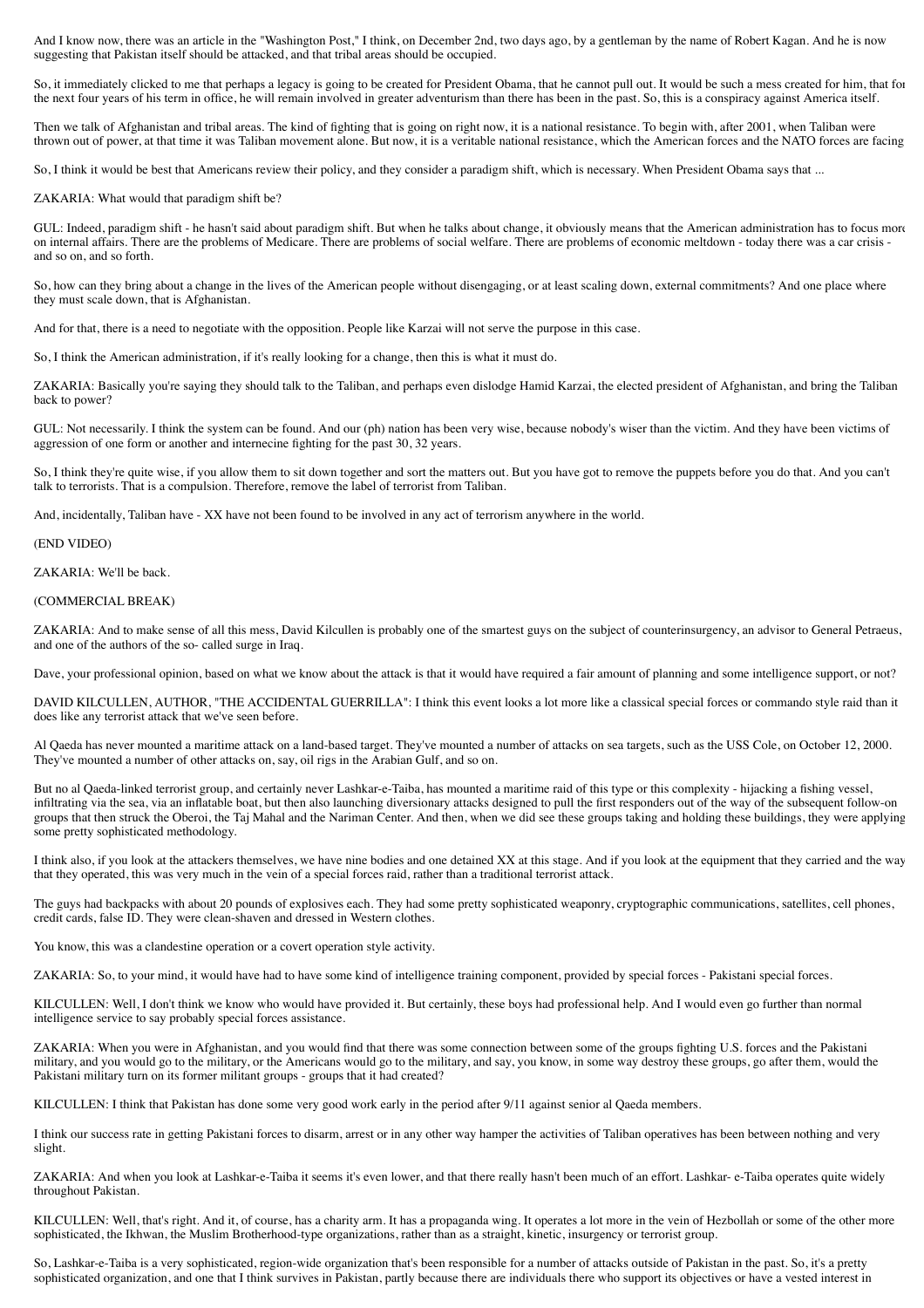allowing it to operate, but also because of - it simply lacks governance, or poor control over parts of Pakistani territory.

So, I think the wrong way to go here is to blame Pakistan's civilian leadership and ask them to do more. The right way to go is to say, what can we do to help you to effectively govern your own territory, to get your own national security establishment under control, and to become more like a responsible, democratic member of the international community.

ZAKARIA: If you were advising the Indian government, and they wanted to respond militarily, what would you say?

KILCULLEN: Well, I think that it would be a very bad idea to respond militarily in any kind of unilateral way. I think that cooperation ...

ZAKARIA: The United States responded to an attack on its territory after 9/11 - a very similar circumstance. There was a terrorist organization housed in Afghanistan. And they said, either you turn these guys over to us, or we will destroy them.

KILCULLEN: Well, yes. But Afghanistan wasn't a nuclear-armed power right next to the United States. So, I think that everybody who is a responsible player in the South Asian region has an interest in avoiding military action between the two countries, and in seeing justice done to these terrorists, and in seeing a change to the relationship between terrorist and militant groups and the Pakistani national security state.

And I think that sort of outcome is much more likely to be achieved through processes of cooperation, law enforcement, dialogue, and so on, than through any kind of international or Indian unilateral military activity.

ZAKARIA: Do you think the Pakistani army - not the civilians, the Pakistani army - can be persuaded or pressured to reorient itself away from supporting these groups in any way, and, in fact, to turn on them and to clean up the territories that they govern?

KILCULLEN: Well, this is, to a certain extent, a matter for Pakistanis. But I think the response of the Pakistani government after this attack is illuminating.

I don't know what your previous guests mentioned about that, but obviously, President Asif Ali Zardari mentioned that he would send General Pasha, D.G. ISI, to India, to assist in the investigation, but then, within 24 hours was told "no" by the army. And so, I think that poses the question, you know, who's in charge in Pakistan?

And I think that what we need to be doing is assisting the Pakistani civilian, democratically elected political leaders in exerting their authority and gaining a measure of civilian control over the national security establishment.

That's very difficult to do from Washington or, indeed, from anywhere other than Islamabad. So, we need to be offering them assistance rather than necessarily leaning on them more heavily.

ZAKARIA: David Kilcullen, as always, a pleasure. Thank you.

KILCULLEN: Nice to see you.

### (COMMERCIAL BREAK)

ZAKARIA: Ernesto Zedillo is uniquely positioned to talk to us about the current economic crisis. A distinguished economist, he was president of Mexico when that country went through its credit crisis, financial collapse and economic recession.

He's also the president who brought democracy to Mexico by ending the 70-year reign of the PRI, the political party that dominated Mexican politics.

Welcome.

ERNESTO ZEDILLO, FORMER PRESIDENT OF MEXICO: It's good to be here, Fareed.

ZAKARIA: So, when you watch what's going on now, does it remind you of the Mexican crisis that took place in the early 1990s?

ZEDILLO: Of course, this is a much bigger crisis. But there are some features that definitely remind me of the Mexican crisis. We were on the eve of seeing in Mexico a total collapse of our financial system. Unfortunately, I think this is what we have seen, particularly in the second half of September and the early days of October.

ZAKARIA: So, you - when that happened to you, you called up Larry Summers and Bob Rubin, and ...

ZEDILLO: Actually, I called President Clinton.

(LAUGHTER)

I didn't know Larry Summers at that time.

ZAKARIA: And you called President Clinton and you said, "You've got to help us. You've got to extend lines of credit to us."

And in effect, you asked for a version of the bailout that the financial industry is getting now.

ZEDILLO: Well, yes. More or less that's the story.

I mentioned to President Clinton, this is not the typical balance of payments problem. I think this is a very serious problem. I think we are seeing the first crisis of what is called an emerging market, Mexico. And this could become a systemic crisis, at least for Latin America. And I think we have to do something very dramatic to control the problem, because it could have terrible consequences on Mexico, and also on other countries.

President Clinton said, "Wow. I didn't know that things were getting that bad."

And I said, "Well, you know, I think it is."

And he said, "Let me talk to my people" - meaning Bob Rubin and Larry Summers. And two days later he called me back. And he said, "They say - Bob says that you may be right."

### (LAUGHTER)

So, that was the story.

ZAKARIA: And the fear was exactly the same as we have here, which is that a collapse of the Mexican financial system would tighten credit markets throughout Latin America, and possibly beyond that.

ZEDILLO: That there will be a contagion. But fundamentally, my fear is that, if our financial system collapsed, then our real economy will collapse.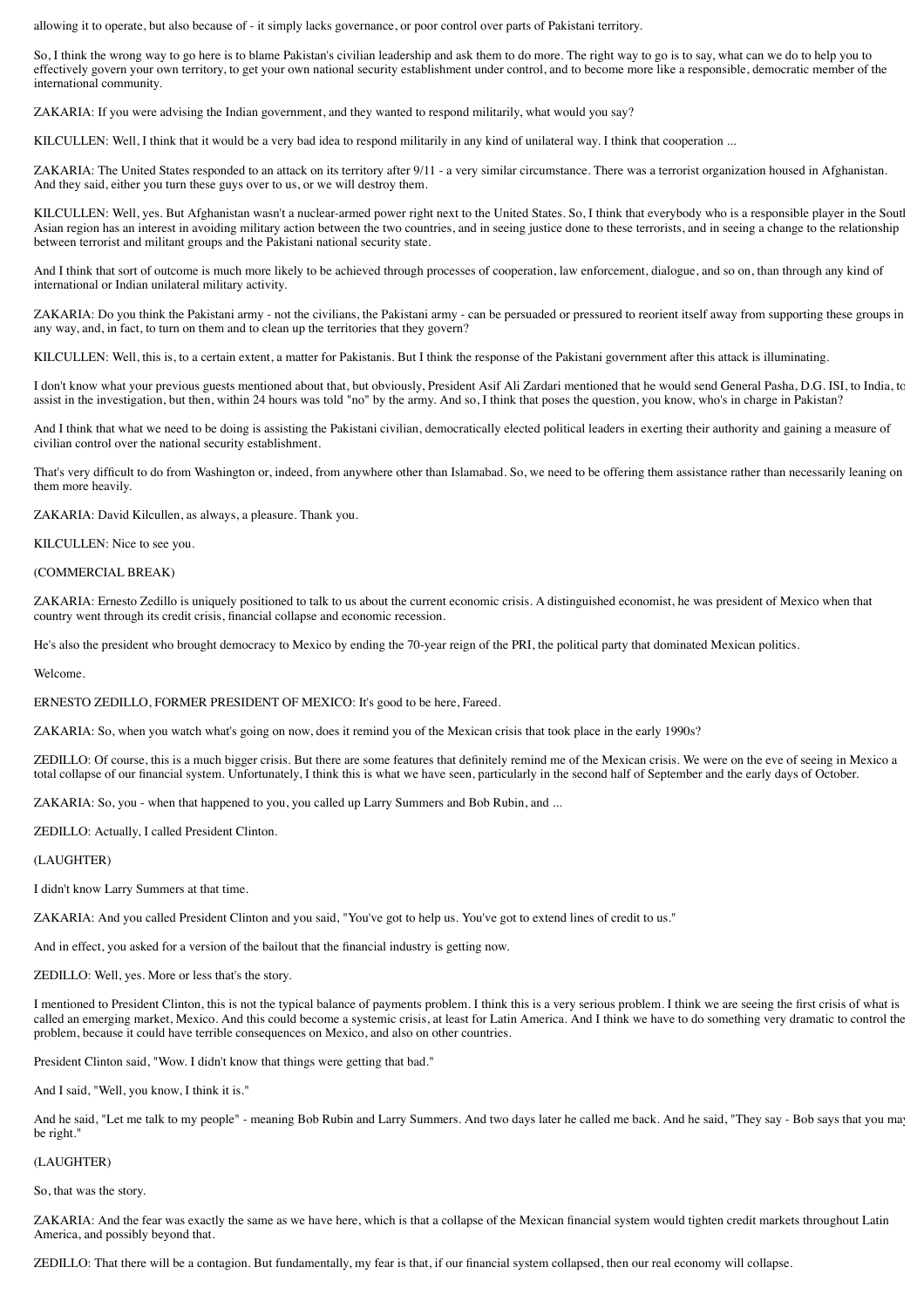And this is something that is sometimes not very well explained to people, in this country or in any country.

Here I have heard these stories about Wall Street and Main Street. Quite respectfully, there is no difference at some point between Wall Street and Main Street, because if your payments system stops to function, then the real economic activity, even those activities that have nothing to do directly with the financial system, will come to a stop

ZAKARIA: Right. If Main Street cannot get credit, and it can't function ...

ZEDILLO: Well, it's not only credit. Because if banks close, you cannot even use your cash balances. So, if the financial system fails, then everything else fails, at least for a while.

And that is dramatic, because then, immediately, you have massive unemployment, and you have things that we haven't seen in many decades. It's terrible.

And that was my fear in the Mexican crisis.

ZAKARIA: So, now, the good news of the story is, the package, the financial rescue package worked. What happened, and why did work?

ZEDILLO: Well, it worked because, number one, we adopted a serious, consistent program to stabilize our economy. It was very painful, because we had to reduce government expenditure, we had to allow inter rates to go very high, we had to tighten our belts, and also because we had the money to show the world that the Mexican economy was solvent. And in the process, of course, we had to rescue our banking system.

ZAKARIA: So, did you rescue the same way that Paulson is doing, injecting equity into banks?

ZEDILLO: We did everything. All of the above.

Unfortunately, there is no tested recipe to rescue a banking system when it is in crisis. So, we have to do - as it is being done right now in the world - we have to rely on many instruments, including the injection of capital into banks.

And this, of course, is very hard to explain to people. But I think it's the responsibility of political leaders to avoid, by all means, the collapse of the total economy. And I think that's what authorities in the United States, in Europe and other parts of the world have been trying over the last few months.

ZAKARIA: Ernesto, why is it not working? You've had huge equity injections into banks, and yet, credit is still very tight. Capital is very expensive, even for very good companies. So, at some fundamental level, it does seem as though, at least right now, the bailout hasn't worked.

ZEDILLO: Well, it didn't take one day to create this mess. It will not be in one day when the problem is fixed.

I think the authorities have to continue applying the instruments that they have been applying. Now, they need to see how the recession is contained, because the problem is that the financial system gets sick, and that affects the real economy. And when the real economy is affected, then the financial system tends to get even sicker. So ...

ZAKARIA: So, it can lead to a spiraling.

ZEDILLO: Exactly.

ZAKARIA: So far, the administration and President-elect Obama seem to be following a path of equity injections into banks. Clearly, there's going to be some kind of fiscal stimulus.

Should there also be something dramatic done on the underlying asset that is declining, which is to say housing prices? Because this whole problem, at some level, rests or the fact that housing prices - one-third of the American economy - are sinking and continue to sink, perhaps overshooting on the downside the way they overshot on the upside.

Should that be fixed? And what would you do to fix it?

ZEDILLO: It is not possible to think that artificially the house prices that were achieved in a bubble should be kept ...

ZAKARIA: At those levels.

ZEDILLO: ... artificially high. So, the problem is, where do you draw the line?

And it's very controversial. I mean, what is the right price to give a sustainable equilibrium to the real estate market? Because you could hold the prices artificially at some point. But then, if it is still unreal, after a while you will have another crisis.

So, it's very tricky.

I think - I'm not so sure in which school I am. I am a bit skeptical of an intervention that would try to keep prices still too high.

ZAKARIA: We will be back with Ernesto Zedillo, the former president of Mexico.

#### (COMMERCIAL BREAK)

ZAKARIA: And we are back with Ernesto Zedillo, the former president of Mexico, who steered his own country out of its financial crisis and economic recession.

Ernesto, one of the things that is being debated in Congress right now is the auto bailout. Now, this is a classic case where you can make the argument that this will shorten and soften the recession, to provide some kind of bridge financing for auto companies.

But I know you are a committed free-marketeer. The government is, in effect, subsidizing failure at some level. What should it do?

ZEDILLO: Well, again, a very tough question. I don't really know what has happened with the auto industry in this country. My perception is that significant efforts have been made to improve the competitiveness of this industry.

But I know that, given the financial situation, now they are even in a worse crisis than they were a year or two ago.

So, I think people have to look really closely and try to distinguish whether they have got to this very bad situation because they were not doing what it takes to have a really competitive industry. Or they have done a lot, and maybe they need to be given some final support to fix structurally this industry.

ZAKARIA: Do you accept their argument, that if they were to file for bankruptcy, it would have a cascading effect through the economy?

ZEDILLO: In general, I am very skeptical of sectorial supports to industry. I am more in favor of instruments that do not discriminate among sectors or among firms.

ZAKARIA: So that the government isn't picking which sector ...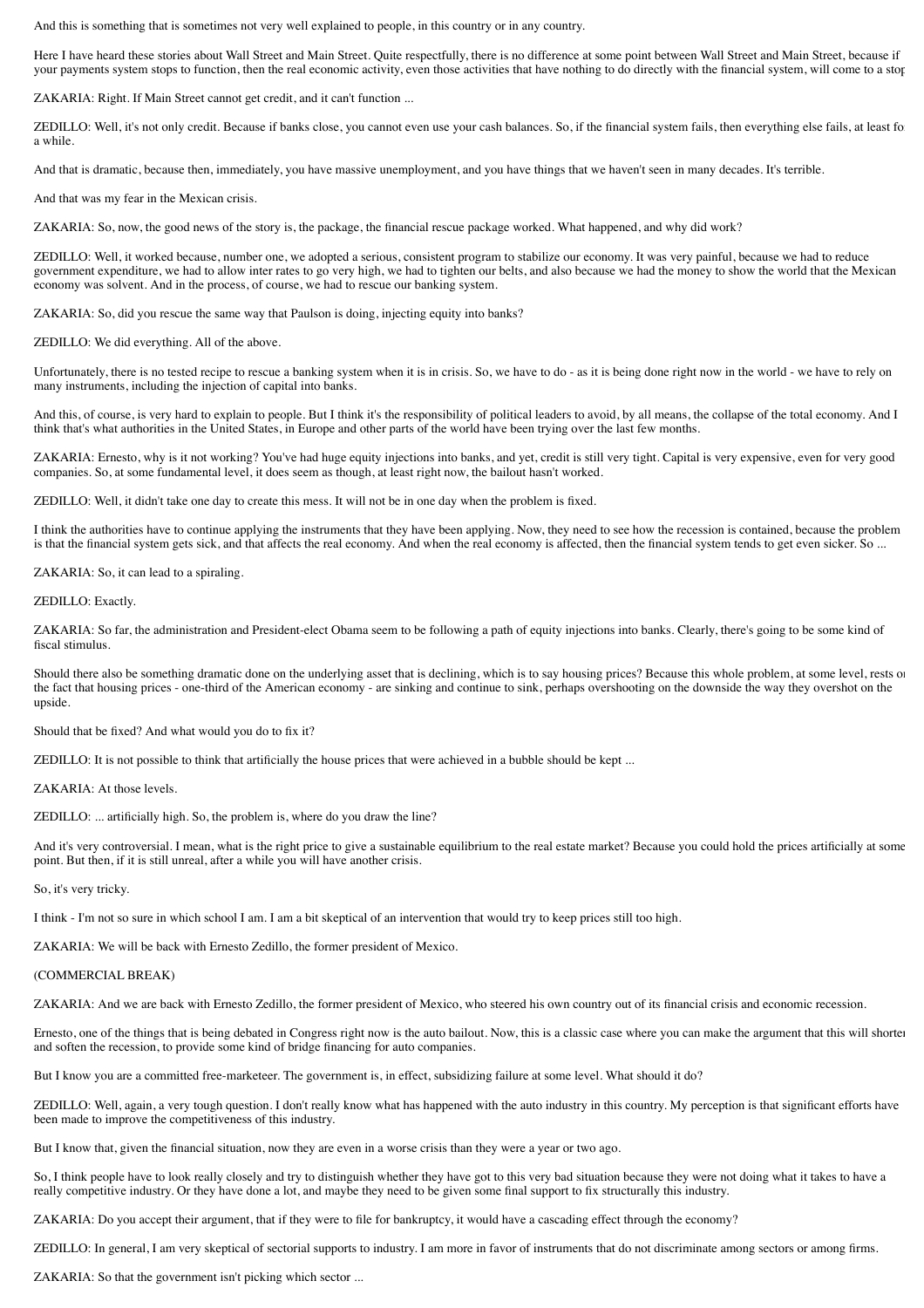ZEDILLO: Yes. And in this case ...

ZAKARIA: ... should be favored ...

ZEDILLO: ... evidently, the government will be picking a winner - or rather, a loser, to make it a winner.

I would say that the conventional wisdom, at least in my profession, is that that is not a terribly good policy.

ZAKARIA: When countries like you went through economic crises, people from Washington came and told you, you've got to do three things. You've got to raise your interest rates. You've got to tighten your belt. You've got to cut government spending. And you've got to let bad businesses fail.

When we had the crisis ourselves, the people in Washington said, we've got to lower interest rates, we've got to prop up our banks, and we've got to spend large amounts of government money rather than cut back on government spending.

Do you regard this as a strange irony?

ZEDILLO: Well, no. First, when we started to confront the crisis, even before we talked to the IMF, even before we talked to the U.S. government, we put together a very tough program of fiscal and monetary adjustment - precisely because we didn't want the other chaps to tell us what to do.

And we knew what to do. I mean, once we had the full manifestation of the problem, we said, "We are not going to fool around with avoiding our own responsibility."

ZAKARIA: But is Washington avoiding its responsibility?

ZEDILLO: No, I don't think Washington is avoiding its responsibility. I think, after September - or after September 15 - the authorities of this country became very aware of how serious this situation was. And for people, it may look like an eternity.

But actually, if you look at all the decisions that have been taken since mid-September, I would say that it is very impressive, particularly in an electoral season, that so many things were done to avoid the total crash.

And, of course, this is very hard to explain to people. Because how do you tell people, listen, we have been doing well, because we have avoided an even worse situation?

And I think that's what has happened in the world.

ZAKARIA: And how - it was governments around the world. I mean, about 15 or 20 governments injected about \$3 trillion of cash into the financial system.

ZEDILLO: And these were governments, by the way, that early in September were believing that their economies were absent, or were not infected by the credit crunch crisis in the United States.

But once they saw the U.S. to react the way they reacted after September 17, then - and they started to feel their own pain - well, they moved very swiftly.

ZAKARIA: So, you give Paulson and Bernanke pretty good marks.

ZEDILLO: Well, I would say that, once they noticed that this was a totally different situation from the one they thought they were going through, before September 17, they really reacted quickly.

Whether this was really imposed brutally by their circumstances, or they were extremely clever to detect that we were on the brink of collapse, I don't know. But knowing that they have Paulson's great experience on markets and Bernanke being a scholar of the Great Depression, I think it helped a lot to have people like that, you know, in charge.

ZAKARIA: Ernesto Zedillo, thank you very much.

ZEDILLO: Thank you, Fareed. It's great to be here.

### (COMMERCIAL BREAK)

ZAKARIA: And now, the question of the week.

Last week I asked, what do you think cities like Mumbai can do to better prepare themselves for terrorist attacks?

Several of you had good suggestions - small, well-trained, anti- terrorism forces dispersed throughout the city, or the omnipresent camera surveillance, the sort that London has.

But the vast majority of you had another answer: Nothing. You do now want terrorists to change open, free cities. You don't want them to change the way you live your life.

Now, to this week's question.

On next week's show we will have an exclusive interview with the former secretary of state, Colin Powell. My question is, would you like to see Colin Powell serve in government again, and in what capacity?

I have my own thoughts, but let me know what you think.

And for this week, I want to recommend a book. It's called "The Idea of Pakistan" by Stephen Cohen. Cohen is a South Asia scholar at Brookings Institution. You may recall he was a guest on the program last week.

Pakistan is really at the center of the problem of global terrorism today. And this book will help you understand that complicated country.

Remember, as always, you can visit our Web site, cnn.com/gps, for highlights from this program. You can e-mail me at fareedzakariagps@cnn.com. And you can always find our weekly podcast on the Web site.

Thanks for watching. Have a great week.